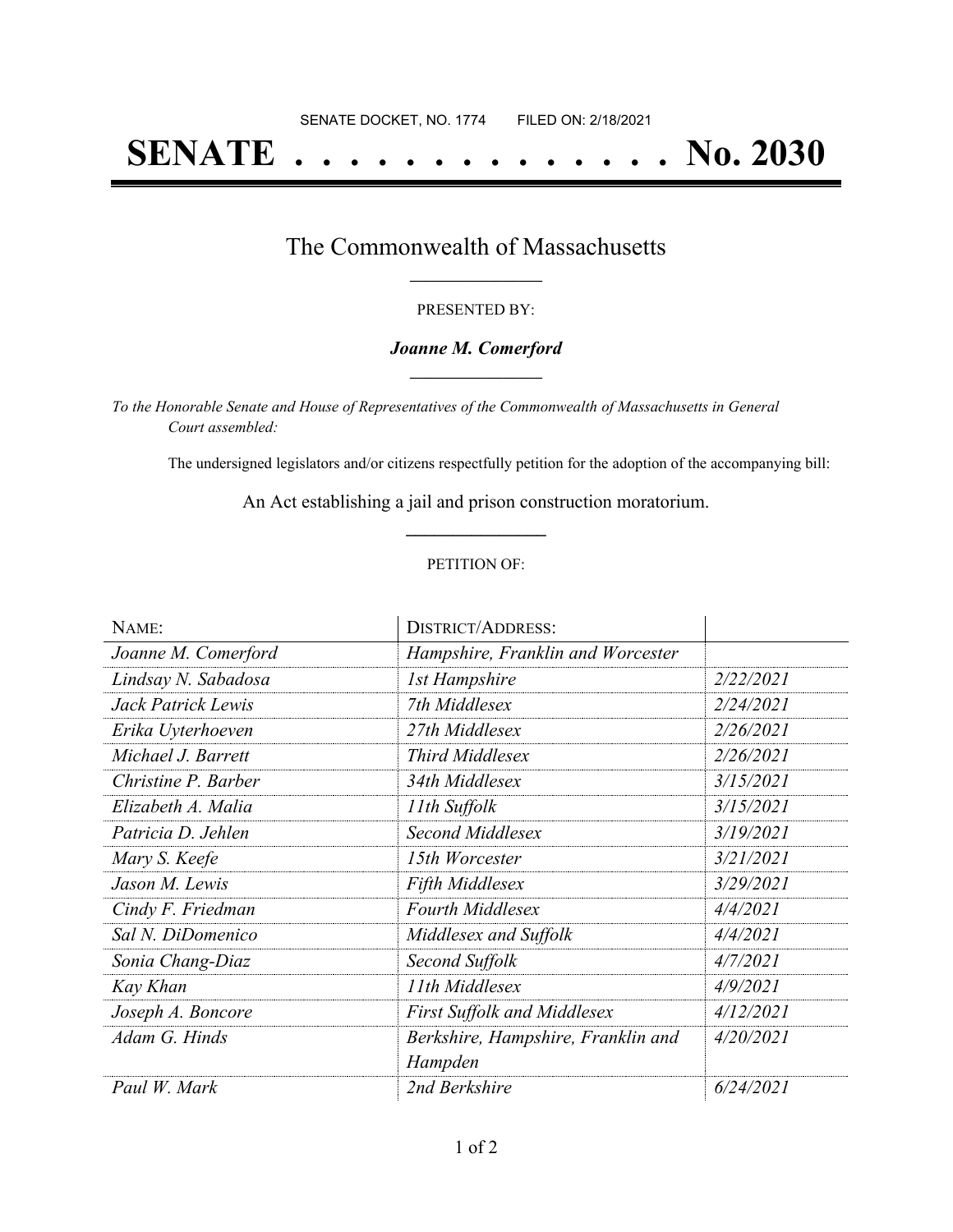| Tami L. Gouveia          | 14th Middlesex                 | 7/6/2021   |
|--------------------------|--------------------------------|------------|
| Mike Connolly            | 26th Middlesex                 | 8/17/2021  |
| Maria Duaime Robinson    | 6th Middlesex                  | 8/17/2021  |
| <b>Adam Gomez</b>        | Hampden                        | 8/24/2021  |
| William J. Driscoll, Jr. | 7th Norfolk                    | 9/9/2021   |
| Diana DiZoglio           | <b>First Essex</b>             | 9/20/2021  |
| Rebecca L. Rausch        | Norfolk, Bristol and Middlesex | 10/21/2021 |
| James B. Eldridge        | Middlesex and Worcester        | 12/21/2021 |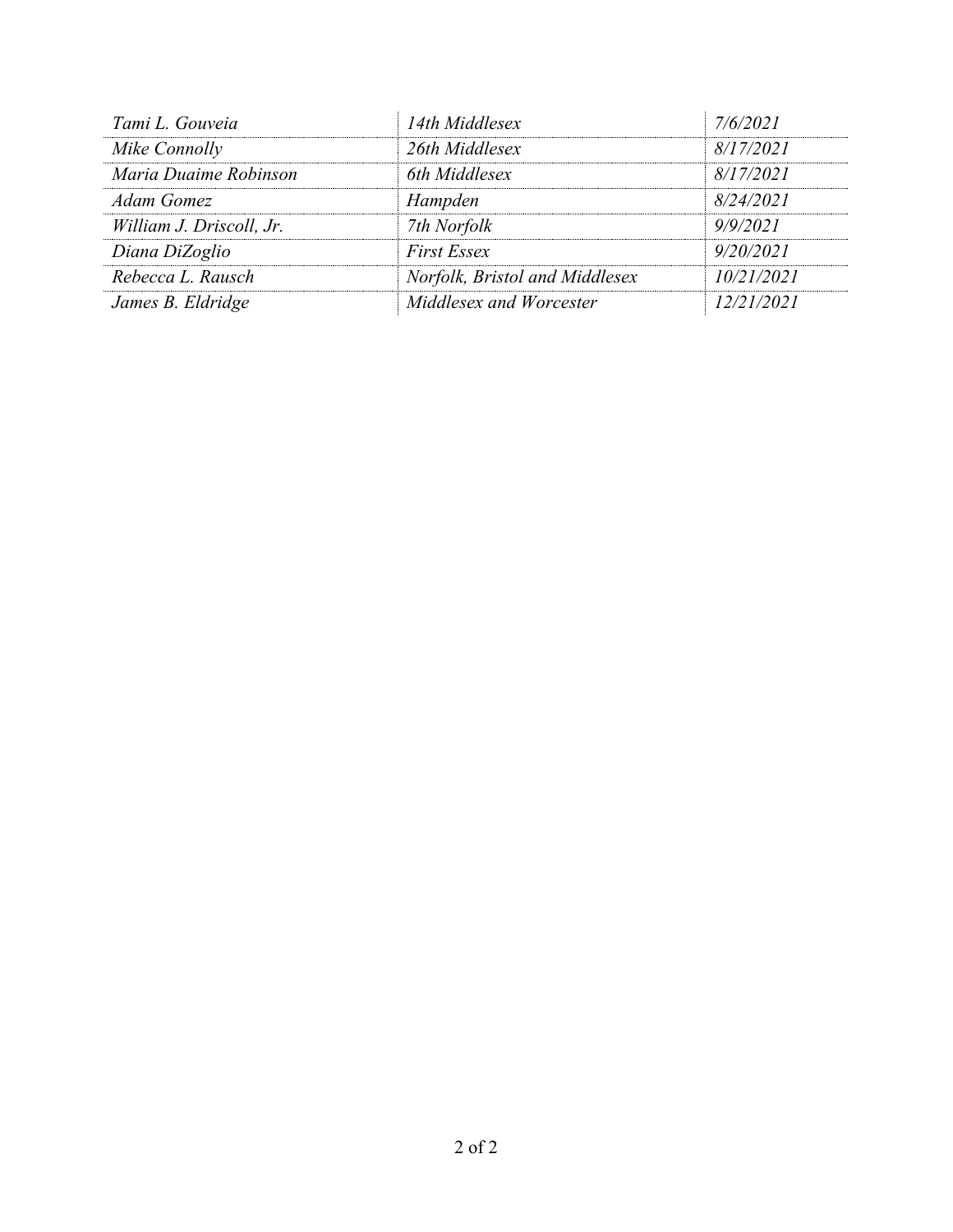## SENATE DOCKET, NO. 1774 FILED ON: 2/18/2021

# **SENATE . . . . . . . . . . . . . . No. 2030**

By Ms. Comerford, a petition (accompanied by bill, Senate, No. 2030) of Joanne M. Comerford, Lindsay N. Sabadosa, Jack Patrick Lewis, Erika Uyterhoeven and other members of the General Court for legislation to establish a jail and prison construction moratorium. State Administration and Regulatory Oversight.

### The Commonwealth of Massachusetts

**In the One Hundred and Ninety-Second General Court (2021-2022) \_\_\_\_\_\_\_\_\_\_\_\_\_\_\_**

**\_\_\_\_\_\_\_\_\_\_\_\_\_\_\_**

An Act establishing a jail and prison construction moratorium.

*Whereas,* The deferred operation of this act would tend to defeat its purposes, which are to forthwith establish an immediate prison and jail moratorium,, therefore it is hereby declared to be an emergency law, necessary for the immediate preservation of the public safety and health.

Be it enacted by the Senate and House of Representatives in General Court assembled, and by the authority *of the same, as follows:*

|                | SECTION 1. Chapter 7C of the General Laws is hereby amended by inserting after            |
|----------------|-------------------------------------------------------------------------------------------|
| $\overline{2}$ | section 72 the following section:-                                                        |
| 3              | Section 73. Notwithstanding any general or special law or rule or regulation to the       |
| 4              | contrary, a state agency or public agency shall not:                                      |
| 5              | (1) study, plan, design, acquire, lease, search for sites, or construct new correctional  |
| 6              | facilities as defined in section 1 of chapter 125;                                        |
| 7              | (2) expand the capacity of an existing correctional facility beyond its current design or |

8 rated capacity;